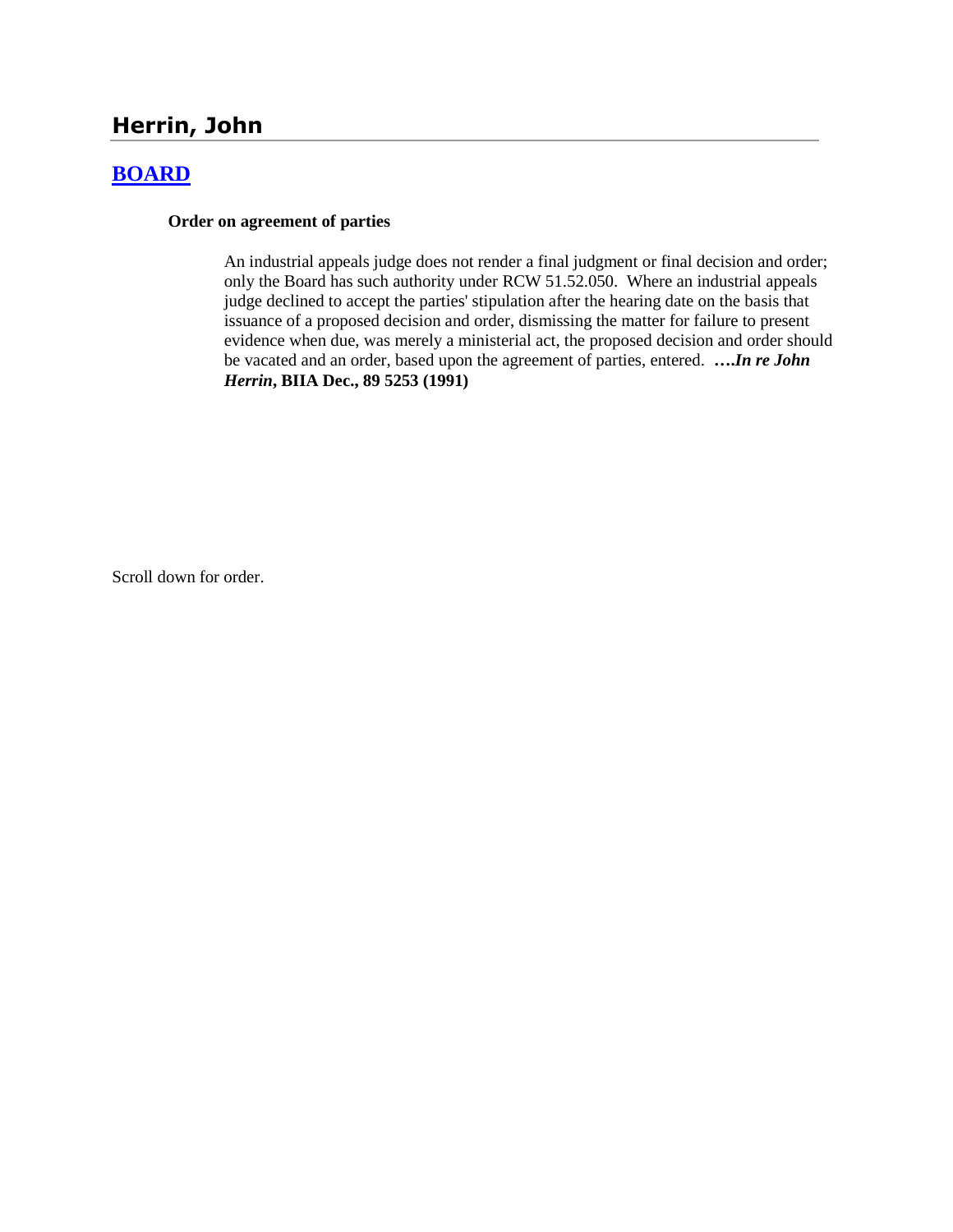### **BEFORE THE BOARD OF INDUSTRIAL INSURANCE APPEALS STATE OF WASHINGTON**

**)**

**IN RE: JOHN A. HERRIN ) DOCKET NO. 89 5253**

**CLAIM NO. K-423198 ) ORDER ON AGREEMENT OF PARTIES**

APPEARANCES:

Claimant, John A. Herrin,Pro Se, and by Kenneth W. Trapp, D.C.

Employer, Callen Construction Co., Inc., by None

Department of Labor and Industries, by The Attorney General, per Dennis J. Beemer, Assistant,Gary W. McGuire and Sherry Silver, Paralegals, and Dale E. Becker, Legal Intern

This is an appeal filed by the claimant on November 21, 1989 from an order of the Department of Labor and Industries dated November 1, 1989, affirming an order dated July 25, 1989, which provided the claim had been reopened on January 28, 1989 for authorized treatment, the record revealed treatment was no longer necessary, there was no permanent partial disability, and the claim was closed. **REVERSED AND REMANDED**.

## **DECISION**

Pursuant to RCW 51.52.104 and RCW 51.52.106, this matter is before the Board for review and decision on a timely Petition for Review filed by the claimant to a Proposed Decision and Order issued on January 28, 1991 in which the appeal was dismissed.

The Board has reviewed the record of proceedings and finds that the Proposed Decision and Order contains an error of law. The Proposed Decision and Order states a dismissal of the appeal occurred at a hearing held on December 28, 1990 and the Proposed Decision and Order issued on January 28, 1991 was a ministerial act. It further states that even though a signed stipulation of the parties, designed to form the basis of an Order on Agreement of Parties was received on December 31, 1990 at the Board offices, it could be given no force and effect.

The law is clear that an industrial appeals judge does not render a final judgment or a final decision and order. Only the Board has such authority under the statute. RCW 51.52.020. Rosales v. Dep't of Labor & Indus., 40 Wn. App. 712, 700 P.2d 748 (1985). The action which occurred on December 28, 1990 at the hearing was not determinative of the appeal except to form the basis in the

1